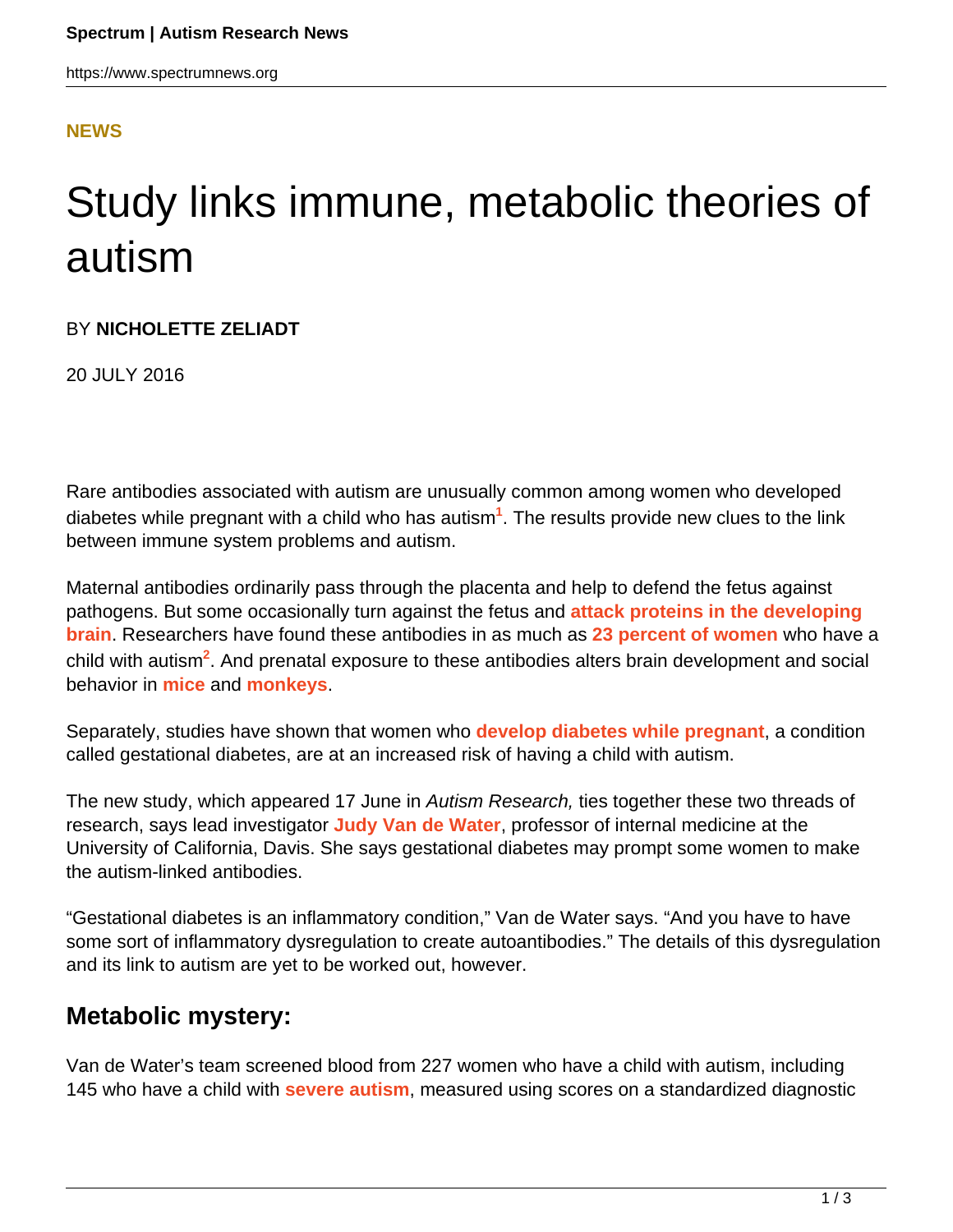test. The researchers looked for **[combinations of seven antibodies](https://www.spectrumnews.org/news/studies-of-early-development-reveal-immune-link-to-autism/)** that they had previously linked to the condition. All of the women are enrolled in the **[Childhood Autism Risks from](http://beincharge.ucdavis.edu/) [Genetics and the Environment \(CHARGE\)](http://beincharge.ucdavis.edu/)** study, and the samples were collected when their children were 2 to 5 years old.

The scientists combed medical records — or, when these were unavailable, interviewed the women — to identify those who had metabolic conditions marked by inflammation. These include diabetes (either gestational or type 2), high blood pressure and **[obesity](https://www.spectrumnews.org/opinion/maternal-obesity/)**, all of which are linked to an elevated risk of having a child with autism.

The researchers found that 56 of the women carry autism-linked antibodies. Those with either form of diabetes or high blood pressure, or who were obese, were not significantly more likely than other women to have the antibodies. But in the severe autism group, the 14 women who had gestational diabetes were more than three times as likely as those without the condition to harbor the rogue molecules.

"It was really the more severe symptoms of autism that were associated with the antibodies," says study investigator **[Paula Krakowiak](https://scholar.google.com/citations?user=xtcdbGoAAAAJ&hl=en)**, a postdoctoral fellow at the University of California, Davis. "Among those who had a child with milder autism, there were actually very few moms who had metabolic conditions."

## **Unraveling risks:**

The work expands the list of maternal health conditions that track with autism-linked antibodies, says **[Lior Brimberg](http://www.feinsteininstitute.org/our-researchers/lior-brimberg-phd/)**, assistant investigator at the Feinstein Institute for Medical Research in Manhasset, New York. Brimberg was not involved in the new study, but was part of a 2013 investigation showing that women who carry antibodies associated with autism are also at an **[increased risk of developing an autoimmune disease](https://www.spectrumnews.org/news/large-study-links-autism-to-autoimmune-disease-in-mothers/)**, in which the body attacks its own tissues.

Because the blood samples were taken after the children were born, it isn't certain the children were exposed to the antibodies in the womb. To address this uncertainty, Van de Water's team is repeating the analysis in pregnant women.

If the results hold up in large numbers of women, they point to a new segment of the population at risk for the antibodies. "Our hope is to better understand what the risk factors are, because you could potentially mitigate gestational diabetes," Van de Water says.

Van de Water's team now plans to conduct studies in mice to determine how inflammation during pregnancy might lead to the production of antibodies that attack the fetal brain.

#### **REFERENCES:**